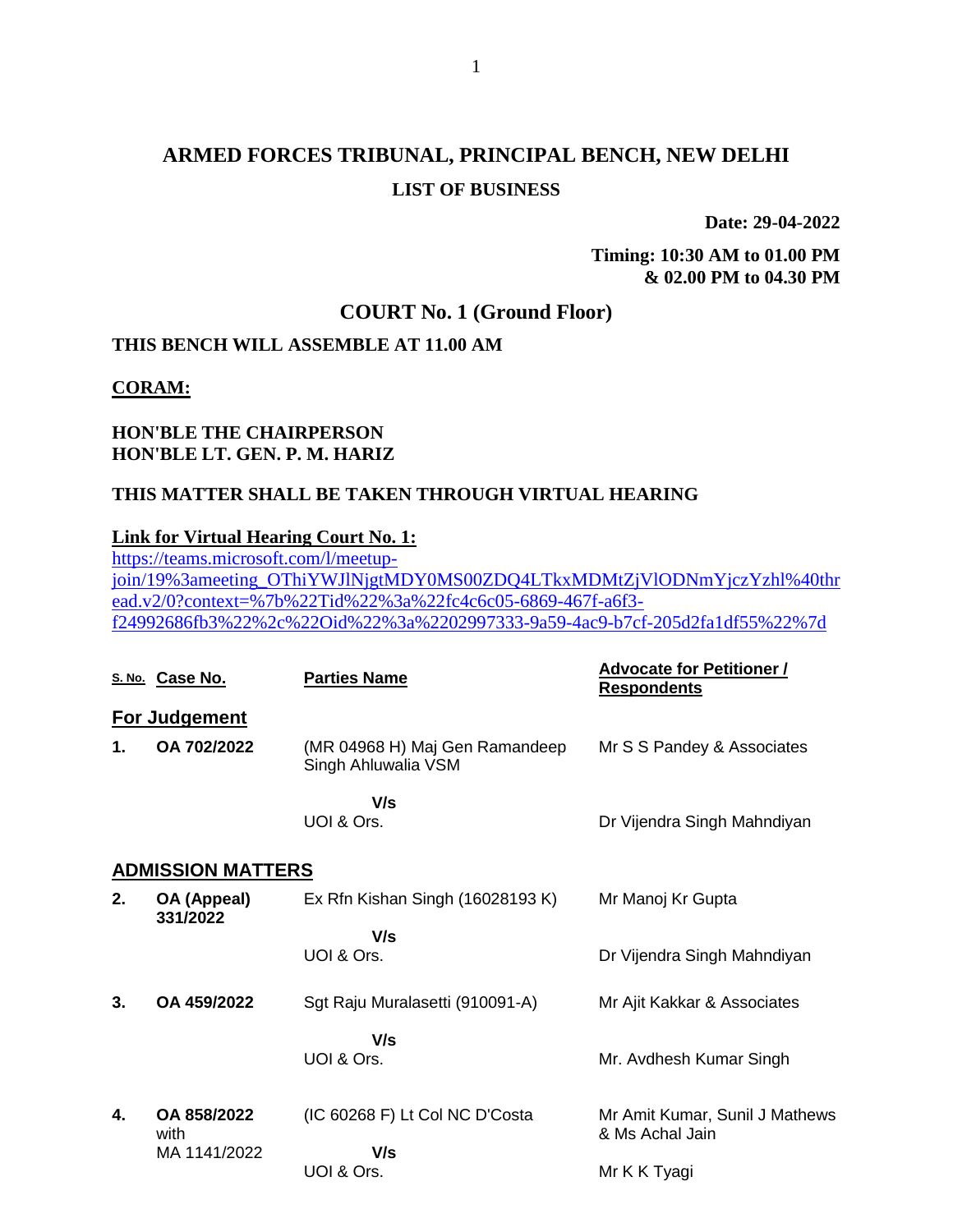**5. OA 859/2022** with MA 1142/2022 Lt Col Tribhuwan Narain Singh (IC 60340 M)  **V/s** Mr Amit Kumar

(IC 60456 H) Lt Col Sachin Pandey

UOI & Ors.

**6. OA 861/2022** with MA 1144/2022

 **V/s** UOI & Ors.

**7. OA 862/2022** with MA 1145/2022 LT Col Ranyodh Singh IC 60379Y  **V/s** UOI & Ors.

**8. OA 863/2022** with MA 1146/2022 Lt Col Pankaj Prakash Pandey  **V/s**

UOI & Ors.

**9. OA 864/2022** with MA 1149/2022 Lt Col Arnab Kumar Deb

 **V/s** UOI & Ors.

**10. OA 865/2022** with MA 1150/2022 Col A S Bains SM (IC 60170N)  **V/s** UOI & Ors. Mr Amit Kumar & Sunil J Mathews & Achal Jain Mr Shobhit Kumar

#### **Pleadings Not Complete**

| 11. | OA 440/2020<br>with<br>MA 1927/2020, | (No 14644422Y CHM (Musician)<br>Ramesh Kumar Parihar<br>V/s | Mr VS Kadian                         |
|-----|--------------------------------------|-------------------------------------------------------------|--------------------------------------|
|     | 543/2020 &<br>805/2022               | UOI & Ors.                                                  | Ms. Jyotsna Kaushik                  |
| 12. | OA 2354/2021<br>with                 | JC-281318Y Sub V Subramanian<br>(Retd)<br>V/s               | Mr B P Vaishnav & Associates         |
|     | MA 2459/2021                         | UOI & Ors.                                                  | Mr Ashok Chaitanya                   |
| 13. | OA 134/2022<br>with                  | (22631 F) Wg Cdr Sudhir Nair (Retd)                         | Mr Ajit Kakkar & Associates          |
|     | MA 204/2022                          | V/s<br>UOI & Ors.                                           | Mr Anil Gautam                       |
| 14. | OA 660/2022                          | MR-06154H Col Gulshan Saini                                 | Mr Ankur Chhibber                    |
|     |                                      | V/s<br>UOI & Ors.                                           | Gp Capt Kran Singh Bhati, Sr<br>CGSC |

#### Mr Sarvan Kumar

Mr Amit Kumar, Sunil J Mathews & Ms Achal Jain

Mr Rahul Chaudhary

Col Amit Kumar (Retd), Snil J Mathews, Achal Jain

Mr Govind Narayan

Mr Amit kumar & Sunil J Mathews & Achal Jain

Mr Sandeep Kumar

Mr Amit Kumar & Sunil J Mathews, Achal Jain

Ms Suman Chauhan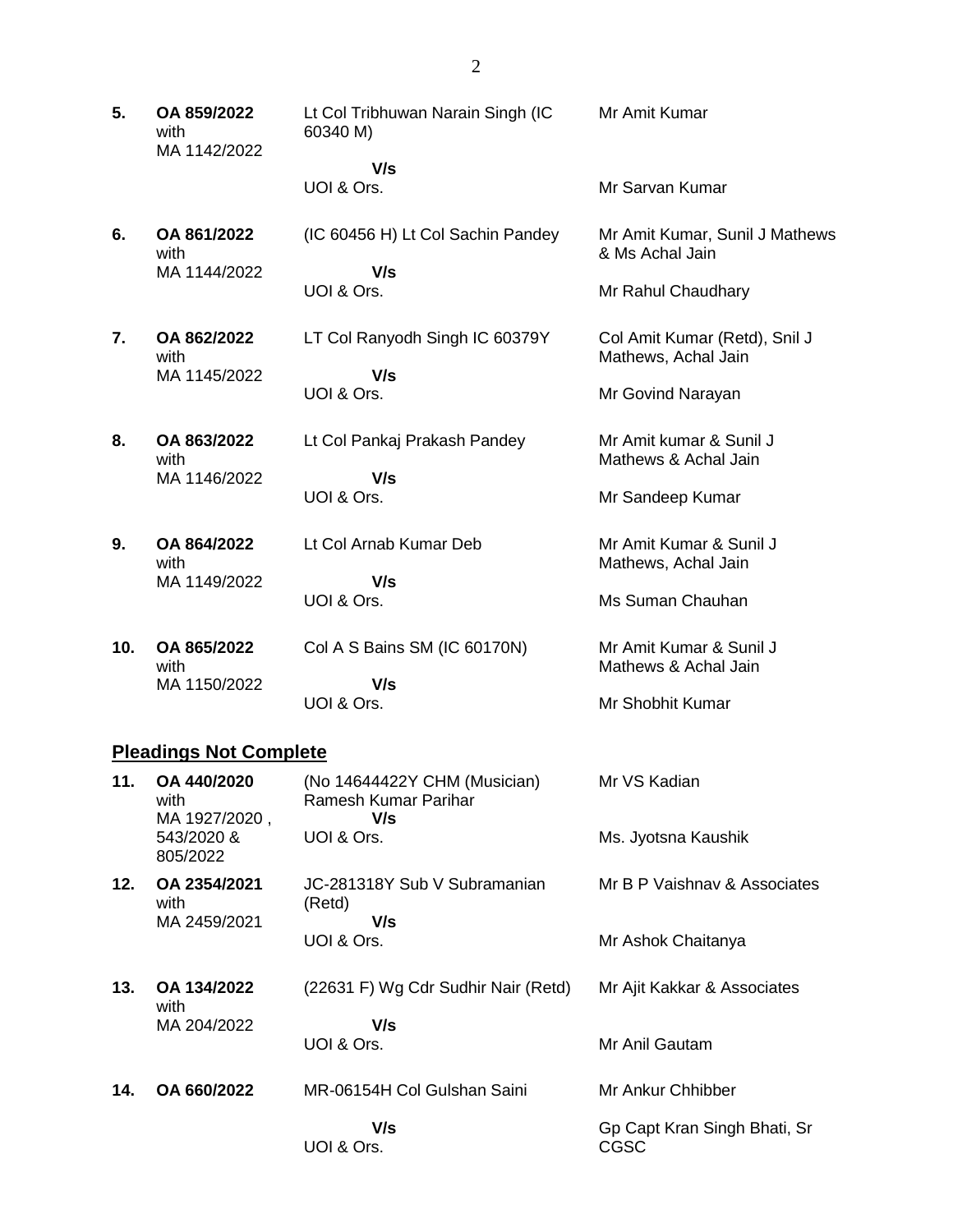# **Pleadings Complete**

| 15. | OA 1202/2021             | Sub/MT Md Basiruddin (JC-672740 H) Mr Arun Kumar Vashishta |                                              |  |
|-----|--------------------------|------------------------------------------------------------|----------------------------------------------|--|
|     |                          | V/s<br>UOI & Ors.                                          | Mr. Anil Gautam                              |  |
| 16. | OA 2317/2021<br>with     | Sqn Ldr Maheswar Tripathy (Retd) (No                       | Mr RK Tripathi                               |  |
|     | MA 2423/2021             | 17958 S) & Ors.<br>V/s<br>UOI & Ors.                       | Gp Capt Karan Singh Bhati Sr.<br><b>CGSC</b> |  |
|     | <b>FOR FINAL HEARING</b> |                                                            |                                              |  |
| 17. | OA 1416/2017<br>with     | Cpl Chetan Gautam                                          | Mr. Ajit Kakkar                              |  |
|     | MA 2898/2021             | V/s<br>UOI & Ors.                                          | Dr Vijendra Singh Mahndiyan                  |  |
| 18. | OA (Appeal)<br>618/2021  | Ex Maj J S Duggal (IC-71216 L)                             | Mr Rajiv Manglik & Mr Romil<br>Pathak        |  |
|     |                          | V/s<br>UOI & Ors.                                          | Mr Anil Gautam                               |  |
| 19. | OA 1137/2021             | Sgt Prasenjit Roy (No 744826 T)                            | Ms Manika Roy                                |  |
|     |                          | V/s<br>UOI & Ors.                                          | Mr. Satya Ranjan Swain                       |  |

# **MATTERS FROM REGULAR LIST**

| 20. | OA 859/2015 | Hav Sanjay Kumar Swain | Mr. V S Kadian                 |
|-----|-------------|------------------------|--------------------------------|
|     |             | V/s                    |                                |
|     |             | UOI & Ors.             | Mr Anil Gautam for R 1-5, None |
|     |             |                        | for R $6$ & $7$                |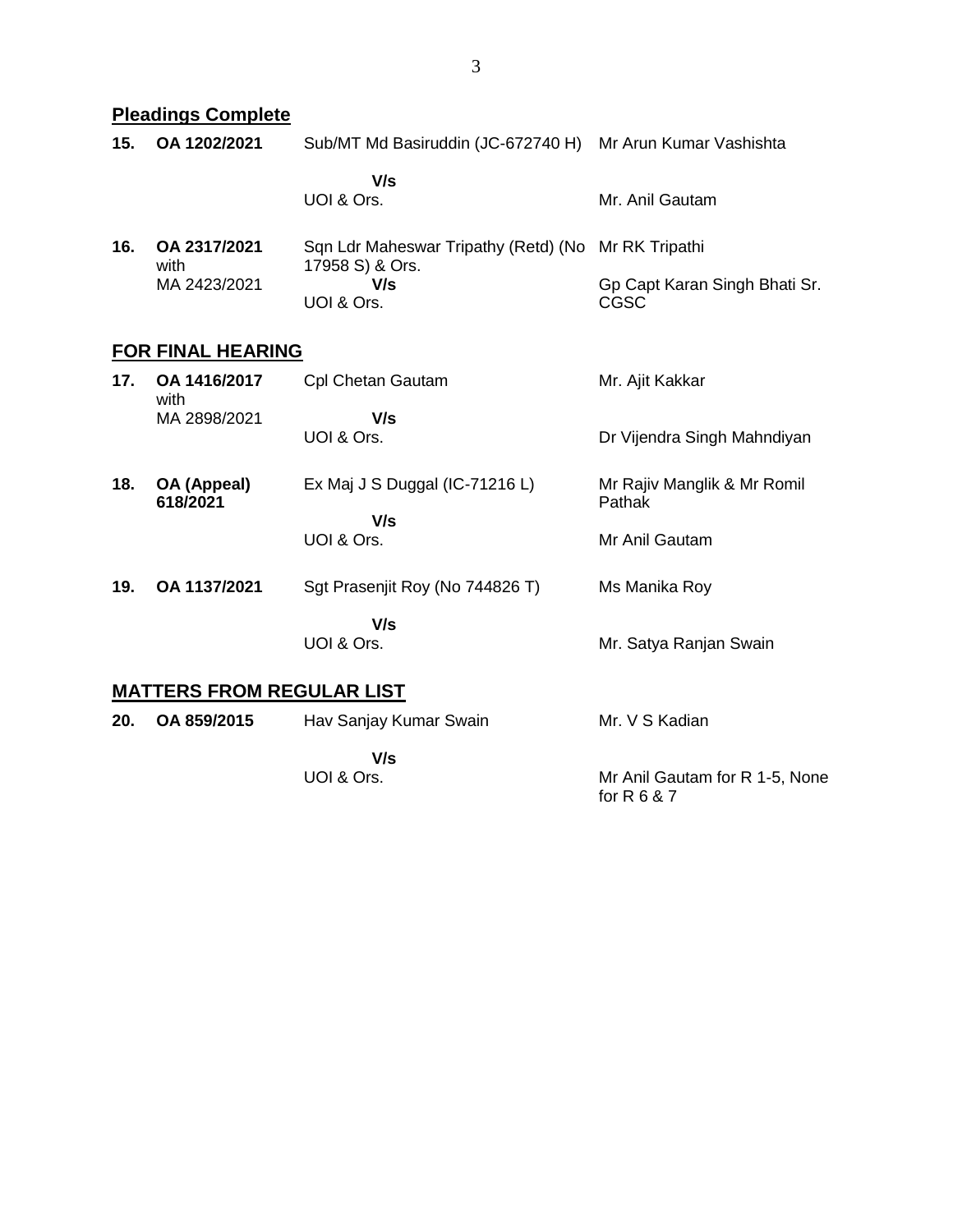# **ARMED FORCES TRIBUNAL, PRINCIPAL BENCH, NEW DELHI LIST OF BUSINESS**

**Date: 29-04-2022**

**Timing: 11:00 AM**

## **PRINCIPAL REGISTRAR COURT**

## **PRINCIPAL REGISTRAR COURT WILL SIT FROM 12.00 NOON TO 1.00 PM**

## **THE FOLLOWING CASES SHALL BE TAKEN THROUGH VIRTUAL HEARING**

## **Link for Virtual Hearing Principal Registrar Court:**

### <https://aftpb.webex.com/meet/vcaftpb>

|                               | S. No. Case No.                                     | <b>Parties Name</b>                                      | <b>Advocate for Petitioner /</b><br><b>Respondents</b> |
|-------------------------------|-----------------------------------------------------|----------------------------------------------------------|--------------------------------------------------------|
|                               | <b>Pleadings Complete</b>                           |                                                          |                                                        |
| 1.                            | OA 2602/2021<br>with                                | Ex Rect Amit Kumar (22000808-M)                          | Mr J P Sharma & Associates                             |
|                               | MA 2741/2021                                        | V/s<br>UOI & Ors.                                        | Mr. Y P Singh                                          |
| 2.                            | OA 2617/2021<br>with<br>MA 2769/2021 &<br>1175/2022 | Ex Sep (ACP-1) Dilip Singh (6941966-<br>W)               | Mr J P Sharma & Associates                             |
|                               |                                                     | V/s<br>UOI & Ors.                                        | Mr. Shyam Narayan                                      |
| 3.                            | OA 2626/2021<br>with                                | HFO (Retd) Rajan Chintaman Potwar<br>$(678241-N)$<br>V/s | Mr Rohit Pratap & Associates                           |
|                               | MA 1176/2022                                        | UOI & Ors.                                               | Dr. Vijendra Singh Mahndiyan                           |
| <b>Pleadings Not Complete</b> |                                                     |                                                          |                                                        |
| 4.                            | OA 771/2021<br>with<br>MA 816/2021                  | (1071372 L) DFR Kamlesh Bahadur<br>Singh (Retd)          | Mr U S Maurya                                          |
|                               |                                                     | V/s<br>UOI & Ors.                                        | Mr. Avdhesh Kumar Singh                                |
| 5.                            | OA 1022/2021<br>with<br>MA 989/2021                 | (4267668 Y) Hav Sureshwar Prasad<br>Yadav                | Mr U S Maurya                                          |
|                               |                                                     | V/s<br>UOI & Ors.                                        | Mr. J S Yadav                                          |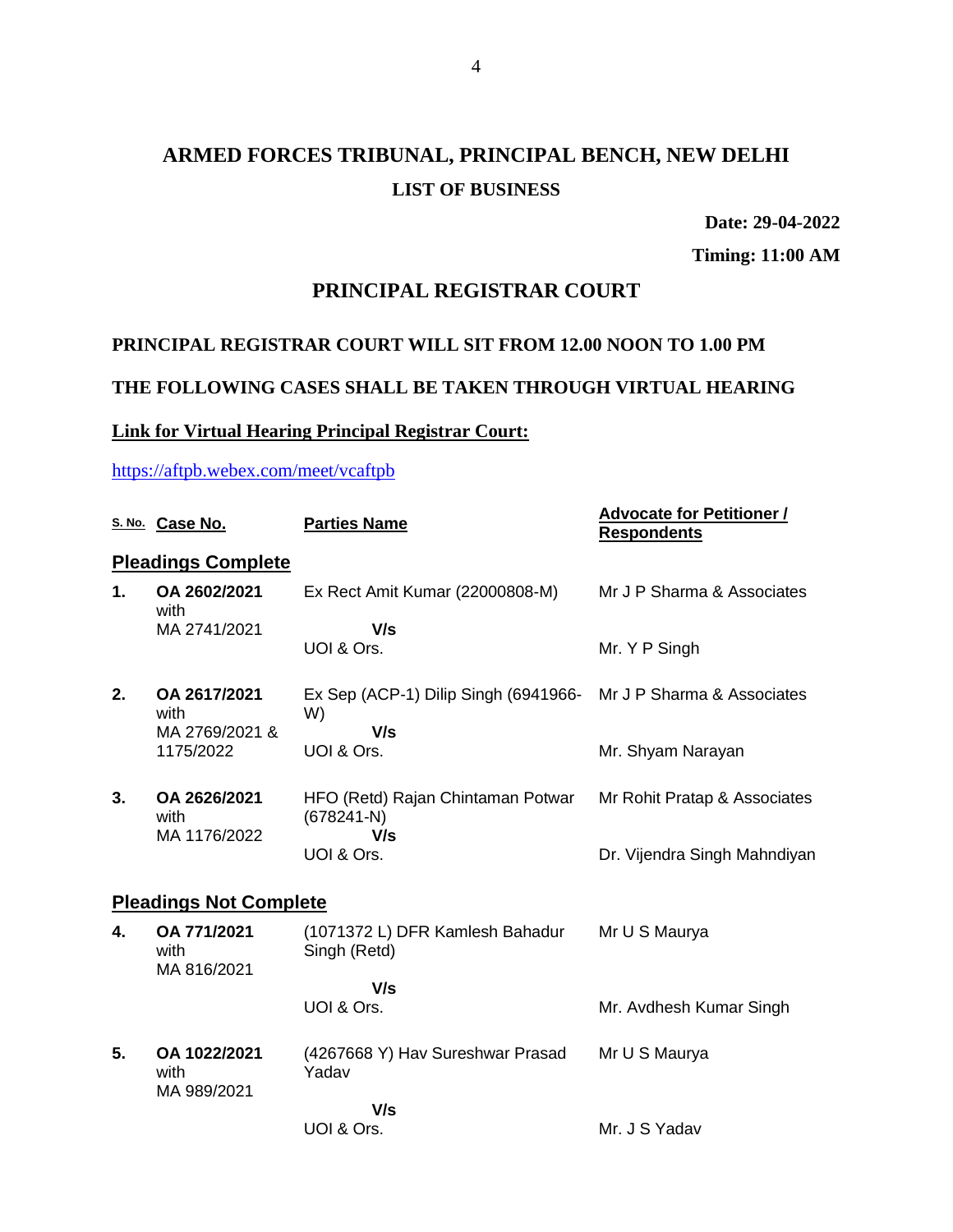| 6.  | OA 1974/2021<br>with                 | Ex Sgt Rakesh Roshan (772755-T)                                               | Mr Bharat Singh & Associates                 |
|-----|--------------------------------------|-------------------------------------------------------------------------------|----------------------------------------------|
|     | MA 2021/2021                         | V/s<br>UOI & Ors.                                                             | Mr Rajeev Kumar                              |
| 7.  | OA 2473/2021                         | MR 04262N Lt Gen Umesh Kumar<br>Sharma (Retd)                                 | Mr Anil Kumar Srivastava                     |
|     |                                      | V/s<br>UOI & Ors.                                                             | Gp Capt Karan Singh Bhati, Sr<br><b>CGSC</b> |
| 8.  | OA 2596/2021                         | Ex MWO (HFO) Onkar Nath Tripathi<br>$(627867-A)$                              | Mr Bijendra Kumar Pathak                     |
|     |                                      | V/s<br>UOI & Ors.                                                             | Mr. Satya Ranjan Swain                       |
| 9.  | OA 2597/2021<br>with                 | Ex Hav Hony Nb Sub Ram Pyare<br>Pandey (7116019-Y)<br>V/s                     | Mr Virender Singh Kadian                     |
|     | MA 2733/2021                         | UOI & Ors.                                                                    | Mr. Anil Gautam                              |
| 10. | OA 2600/2021<br>with                 | Sgt Sarad Srivastava (Retd) (No<br>764673 R)                                  | Mr Raj Kumar                                 |
|     | MA 2737/2021                         | V/s<br>UOI & Ors.                                                             | Ms. Suman Chauhan                            |
| 11. | OA 2601/2021<br>with                 | 15389452A Ex Hav (ACP Nb Sub)<br>Subash Chand                                 | Mr J P Sharma & Associates                   |
|     | MA 2740/2021                         | V/s<br>UOI & Ors.                                                             | Mr Rajeev Kumar                              |
| 12. | OA 2606/2021                         | Sep Mahaveer Yadav (Retd) (No<br>14412668 A)<br>V/s                           | Mr US Maurya                                 |
|     |                                      | UOI & Ors.                                                                    | Mr. S D Windlesh                             |
| 13. | OA 2627/2021                         | Ex L COM (TEL) Ajay Kaushal (214271 Mr Ved Prakash & Mr Devendra<br>F)<br>V/s | Kumar                                        |
|     |                                      | UOI & Ors.                                                                    | Mr K K Tyagi                                 |
| 14. | OA 2629/2021<br>with                 | Ex Nk Kushal Kumar (14671245 N)                                               | Mr Ved Prakash & Mr Devendra<br>Kumar        |
|     | MA 2780/2021                         | V/s<br>UOI & Ors.                                                             | Mr Niranjana Das                             |
| 15. | OA 2630/2021<br>with<br>MA 2781/2021 | Sgt Hridesh Kumar Gupta (Retd) (No<br>726185 F)                               | Mr Raj Kumar                                 |
|     |                                      | V/s<br>UOI & Ors.                                                             | Mr Rajesh Kumar Das                          |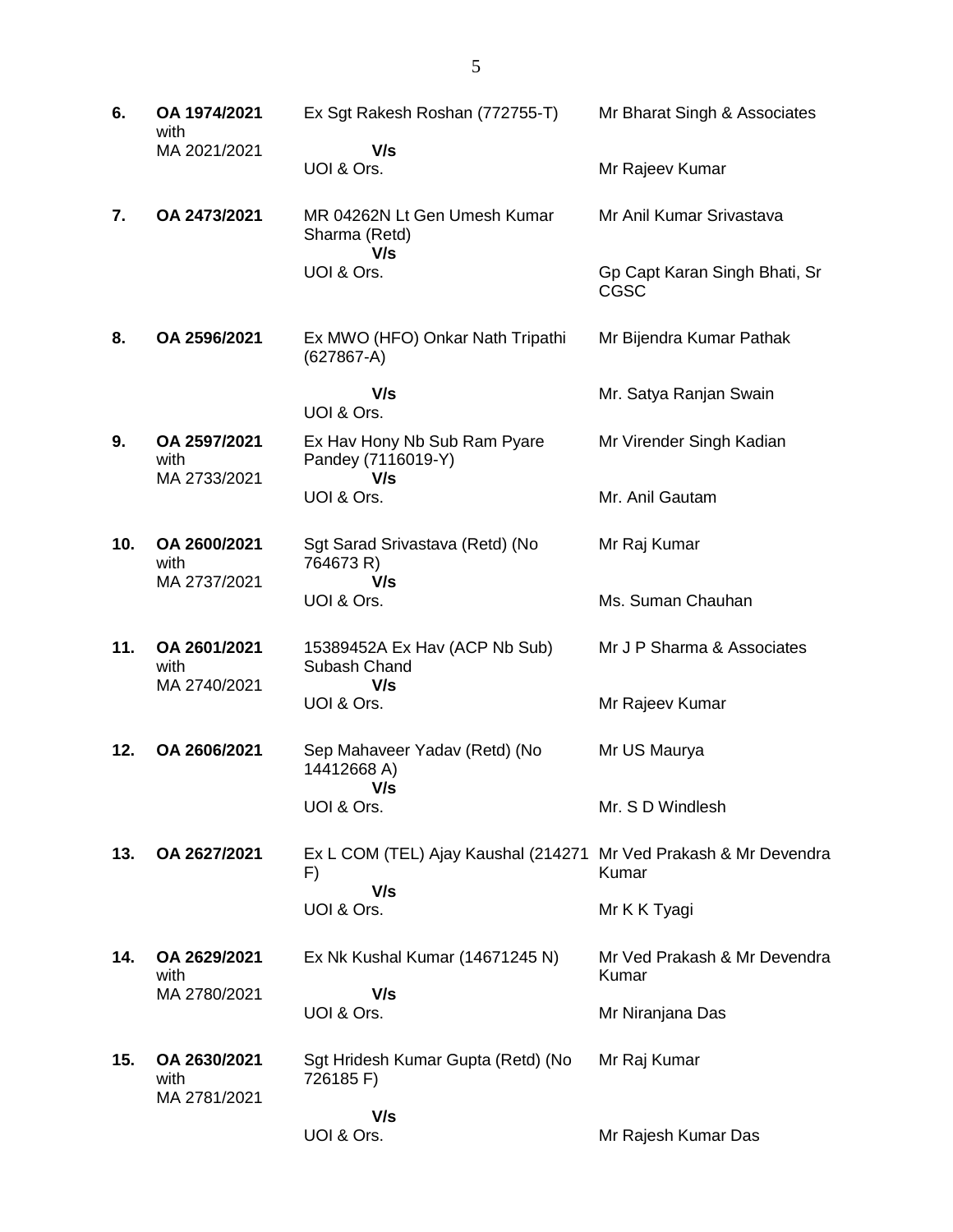| 16. | OA 2631/2021<br>with                 | Ex CH AA Indra Pal (180987 K)                                 | Mr Ved Prakash & Mr Devendra<br>Kumar                   |
|-----|--------------------------------------|---------------------------------------------------------------|---------------------------------------------------------|
|     | MA 2782/2021                         | V/s<br>UOI & Ors.                                             | Mr Arvind Kumar                                         |
| 17. | OA 2642/2021                         | Lt Col Ravi Kumar (Retd) (IC 56450 K)                         | Mr Indra Sen Singh, Rahul Vyas<br>& Ms Kirtika Chhatwal |
|     |                                      | V/s<br>UOI & Ors.                                             | Mr. V Pattabhi Ram                                      |
| 18. | OA 2643/2021                         | Ex MWO (HFO) Rajesh Kumar Bali<br>(625311)                    | Mr Bijendra Kumar Pathak                                |
|     |                                      | V/s<br>UOI & Ors.                                             | Mr Anil Gautam                                          |
| 19. | OA 2644/2021<br>with<br>MA 2788/2021 | Ex MSCPO II (HON S/LT) Narayan<br>Singh (Nos 143253-A)<br>V/s | Mr Ved Prakash & Devendra<br>Kumar                      |
|     |                                      | UOI & Ors.                                                    | Mr. Satya Ranjan Swain                                  |
| 20. | OA 2645/2021<br>with                 | Ex Sgt Amit Kumar (Nos742463-R)                               | Mr Ved Prakash & Devendra<br>Kumar                      |
|     | MA 2789/2021                         | V/s<br>UOI & Ors.                                             | Mr. Satya Ranjan Swain                                  |
| 21. | OA 2646/2021<br>with                 | (15211-A) AVM Anil Handa (Retd) LGS Mr Bihari Lal Verma       |                                                         |
|     | MA 2790/2021                         | V/s<br>UOI & Ors.                                             | Mr. Neeraj, Sr CGSC                                     |
| 22. | OA 2649/2021<br>with<br>MA 2794/2021 | Ex MWO Narendra Kumar Maurya<br>(680663 H)<br>V/s             | Mr Virender Singh Kadian                                |
|     |                                      | UOI & Ors.                                                    | Mr Avdhesh Kumar Singh                                  |
| 23. | OA 2650/2021<br>with                 | (644291 R) Ex JWO Alok Gupta                                  | Mr Virender Singh Kadian                                |
|     | MA 2795/2021                         | V/s<br>UOI & Ors.                                             | Mr K K Tyagi                                            |
| 24. | OA 2651/2021<br>with                 | Ex Sgt Ajay Kumar (685114-B)                                  | Mr Ved Prakash & Devendra<br>Kumar                      |
|     | MA 2796/2021                         | V/s<br>UOI & Ors.                                             | Mr Harish V Shankar                                     |
| 25. | OA 2654/2021<br>with                 | CDR (S) Sarbjit Singh Bagga (86356N) Mr Virender Singh Kadian |                                                         |
|     | MA 2798/2021                         | V/s<br>UOI & Ors.                                             | None                                                    |